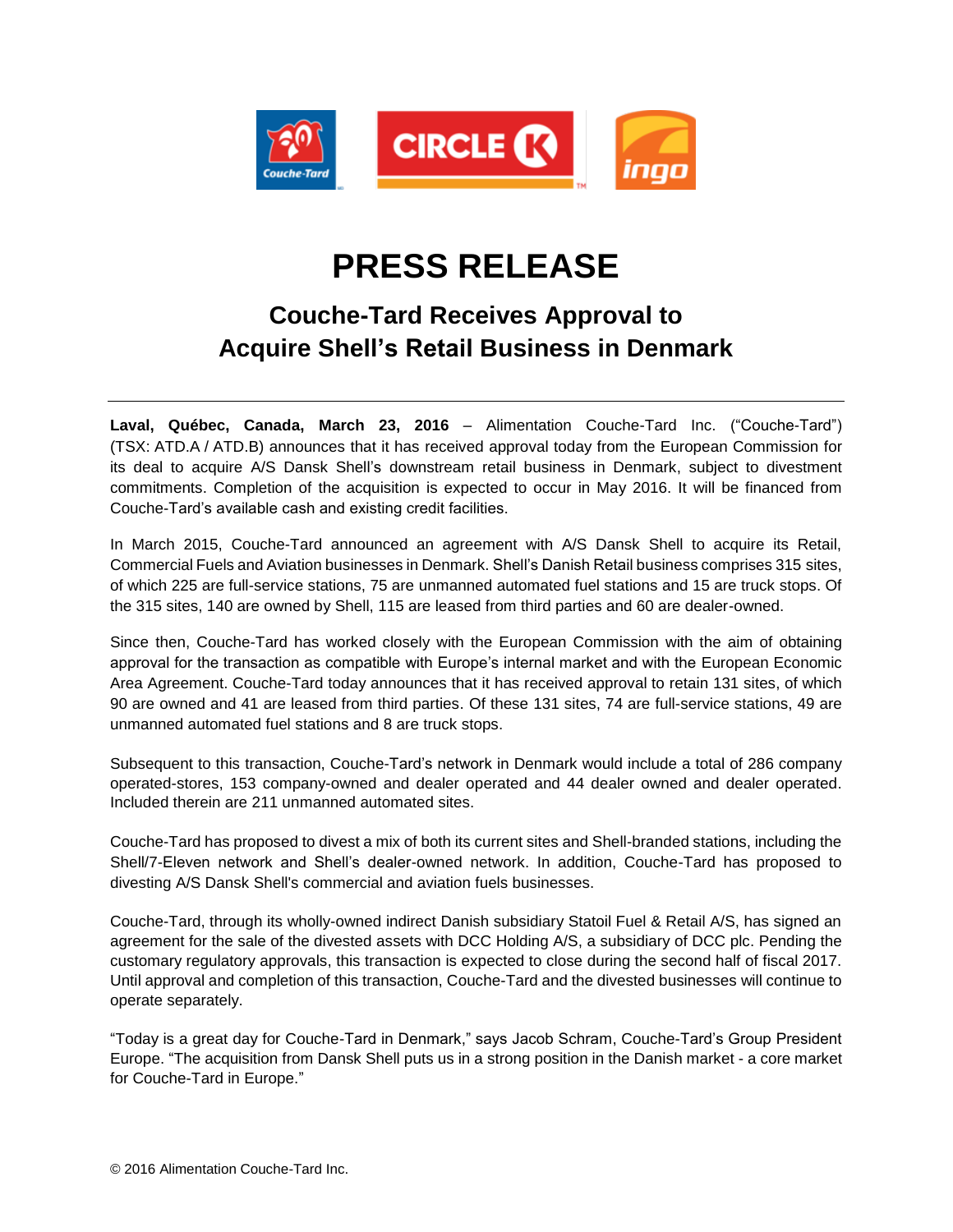Hans-Olav Høidahl, SVP Scandinavia, Statoil Fuel & Retail says, "Shell operates an attractive network in Denmark. Combining our operations will give us the opportunity to create a winning unmanned offering and develop an unrivalled full-service and convenience offering in Denmark." Høidahl continues, "The divestment package allows us to concentrate on operations that are in line with our business model, extending our reach to additional, desirable areas of the market while reducing site overlap."

Plesner, Euclid Law and Oxera have acted as economic advisors to Couche-Tard for this transaction.

## **Profile**

Couche-Tard is the leader in the Canadian convenience store industry. In the United States, it is the largest independent convenience store operator in terms of number of company-operated stores. In Europe, Couche-Tard is a leader in convenience store and road transportation fuel retail in the Scandinavian and Baltic countries with a significant presence in Poland.

As of January 31, 2016, Couche-Tard's network comprised 7,979 convenience stores throughout North America, including 6,560 stores offering road transportation fuel. Its North-American network consists of 15 business units, including 11 in the United States covering 41 states and four in Canada covering all ten provinces. About 80,000 people are employed throughout its network and at its service offices in North America.

In Europe, Couche-Tard operates a broad retail network across Scandinavia (Norway, Sweden and Denmark), Poland, the Baltics (Estonia, Latvia and Lithuania) and Russia. As of January 31, 2016, it comprised 2,218 stores, the majority of which offer road transportation fuel and convenience products while the others are unmanned automated fuel stations. Couche-Tard also offers other products, including stationary energy, marine fuel and chemicals. Couche-Tard operates key fuel terminals and fuel depots in six European countries. Including employees at franchise stations carrying its brands, about 19,000 people work in its retail network, terminals and service offices across Europe. Since its acquisition of Topaz Energy Group Limited on February 1, 2016, Couche-Tard also operates a convenience and fuel retailing network comprised of 444 service stations in Ireland as well as a significant commercial fuels operation, with over 30 depots and two terminals.

In addition, around 1,500 stores are operated by independent operators under the Circle K banner in 13 other countries or regions worldwide (China, Costa Rica, Egypt, Guam, Honduras, Hong Kong, Indonesia, Macau, Malaysia, Mexico, the Philippines, the United Arab Emirates and Vietnam).

### **Contacts**:

#### *Investor Relations*

**Claude Tessier**, Chief Financial Officer Tel: 450-662-6632, ext. 4607 claude.tessier@couche-tard.com

#### *Media relations*

**Karen Romer**, Director Global Communications Tel: +1 (514) 603- 4505 / +47 950 74 950 [karen.romer@couche-tard.com](mailto:karen.romer@couche-tard.com)

### **Forward Looking Statements**

The statements set forth in this press release, which describes Couche-Tard's objectives, projections, estimates, expectations or forecasts, may constitute forward-looking statements within the meaning of securities legislation. Positive or negative verbs such as "believe", "could", "should", "intend", "expect", "estimate", "assume" and other related